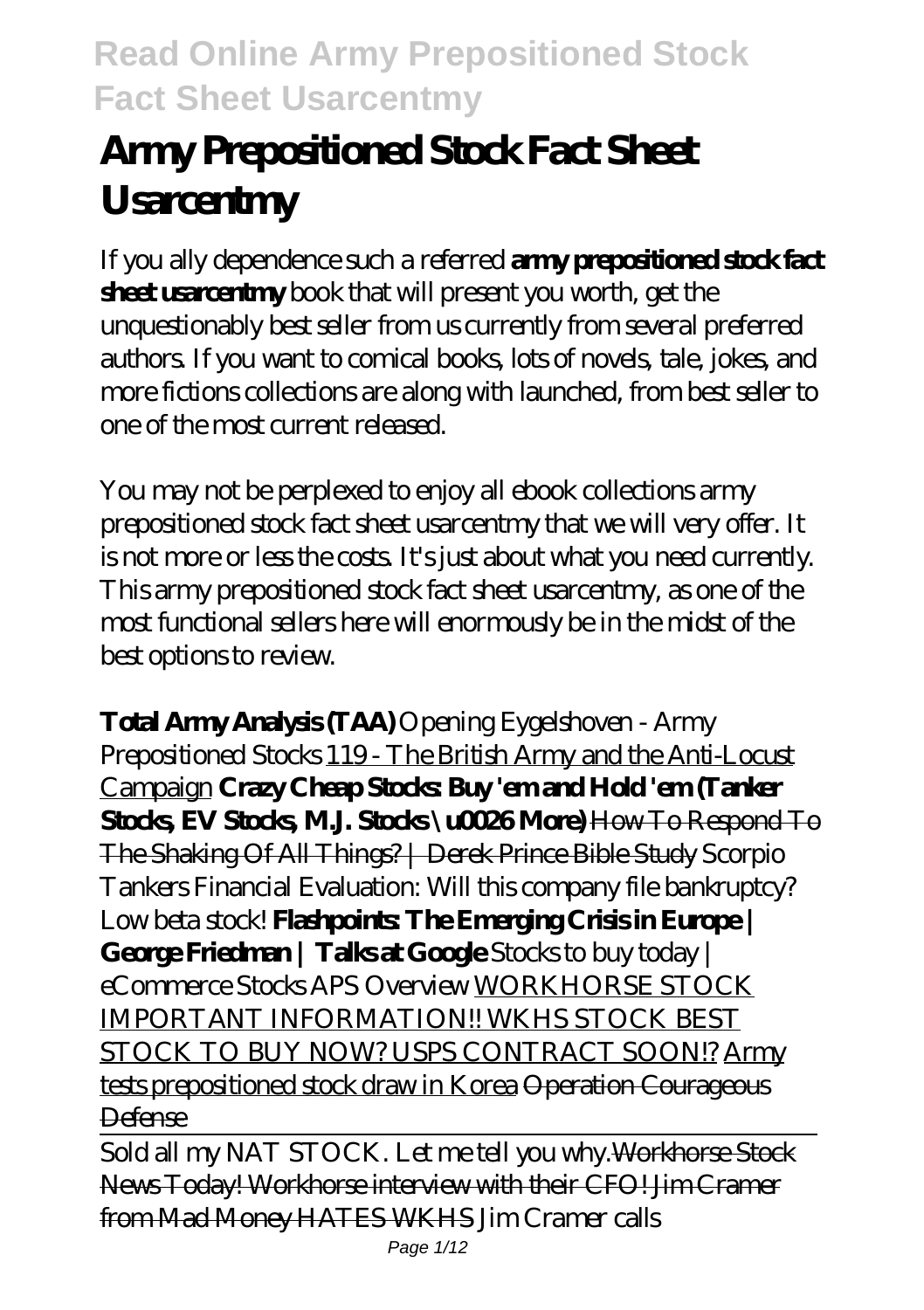#### *WORKHORSE a Showhorse... I WKHS stock weekly review and price prediction*

WINNER OF ELECTION BASED ON STOCKMARKET STATISTICS! STOCK MARKET CRASH COMING?, STOCKS TO BUY!!**Abbvie Stock | UNDERVALUED AND HIGH GROWTH!! GREAT 3Q REPORT!!** *Overstock Stock*

*TANKS After Positive Earnings Report (OSTK Stock)*

The SuitX exoskeleton made me super strong | Beta Test #1*Jim Cramer Sends Workhorse Stock Crashing!*

Hyliion Stock: Should You Buy, Sell, or Hold? Here's what the experts think!*Pink Sheet Stocks — What They Are and How to Trade Them U.S. Army Europe Opens APS-2 at Dülmen, Germany* New Army Prepositioned Stocks in the Benelux! \$WKHS STOCK | USPS Contract, Production Projections, And ARK Invests - Workhorse Stock Update Prepositioned equipment site officially opens in Netherlands Sentence Improvement (1-100) *APS Medical Handoff Tips for Receiving Units*

DFN:155 ABCT Army Prepositioned Stock Turn-in CAMP BUEHRING, KUWAIT 02.09.2019

CDS 1 2020 English Spotting Errors Solved - CDS Exam English Answer KeysArmy Prepositioned Stock Fact Sheet Fact Sheet: Army Prepositioned Stock. As of: June 5, 2020. Fact Sheet: Army Prepositioned Stock. U.S. Army Europe Public Affairs Office. Phone: 0611-143-537-0005 | DSN: (314) 537-0005...

Fact Sheet: Army Prepositioned Stock

The Army Prepositioned Stock program is a cornerstone of the Army sability to rapidly project power and send a clear signal of U.S. commitment. Sets of equipment, such as all the tanks and wheeled...

Army Prepositioned Stock Fact Sheet The Army Prepositioned Stock Sets (APS) program stores materiel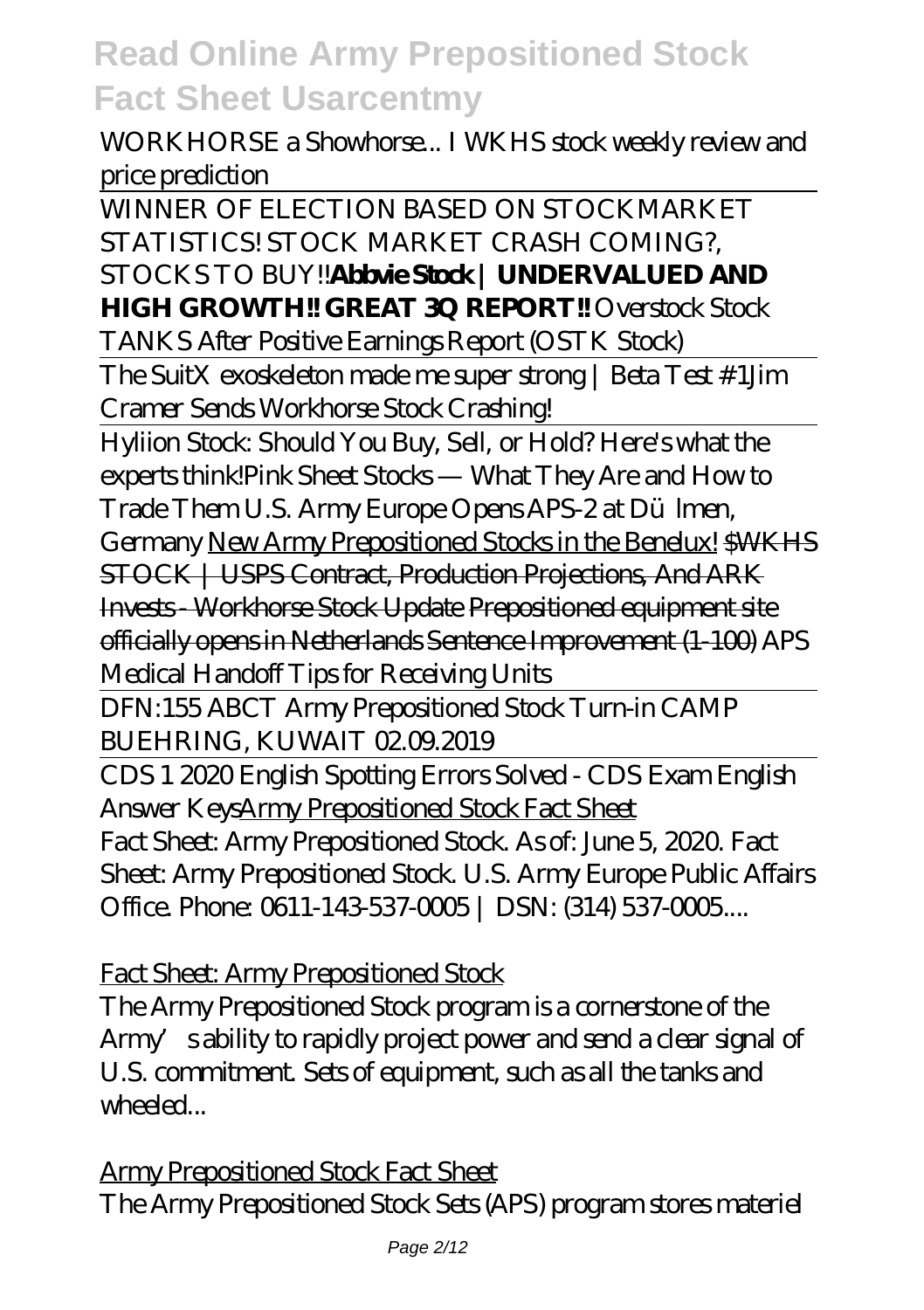on land and aboard ships at sea for emergency combat and humanitarian contingencies. These warehouses store major items, repair parts...

www.aschq.army.mil U.S. ARMY MATERIEL COMMAND Read PDF Army Prepositioned Stock Fact Sheet Usarcentmy by commercial line haul as part of an Army Prepositioned Stock (APS) movement at Coleman Barracks in Mannheim, Germany, Jan. 28, 2019. This APS movement is the first movement of equipment in

#### Army Prepositioned Stock Fact Sheet Usarcentmy

Today AFSC and JMC have four primary missions. These are Army Prepositioned Stocks, ammunition supply management for the joint force, the Logistics Civil Augmentation Program (LOGCAP), and...

#### Army Prepositioned Stock

The Army Prepositioned Stock (APS) is a critical part of the Army's global power projection. Prepositioning APS equipment within the U.S. European Command area of responsibility enables U.S. Army...

U.S. Army STAND-TO! | Army Prepositioned Stock - Europe Get Free Army Prepositioned Stock Fact Sheet Usarcentmy reading other books. And here, after getting the soft fie of PDF and serving the join to provide, you can also locate new book collections. We are the best place to target for your referred book. And now, your get older to get this army prepositioned stock fact sheet

Army Prepositioned Stock Fact Sheet Usarcentmy Area of Responsibility Fact Sheet Army Prepositioned Stock Fact Sheet U.S. Army Europe Fact Sheet External Links - The appearance of external hyperlinks does not constitute endorsement by the U.S. Army or U.S.  $\displaystyle \mathop{\mathrm{Amp}}_{\textit{Page 3/12}}$  irope of the linked website or the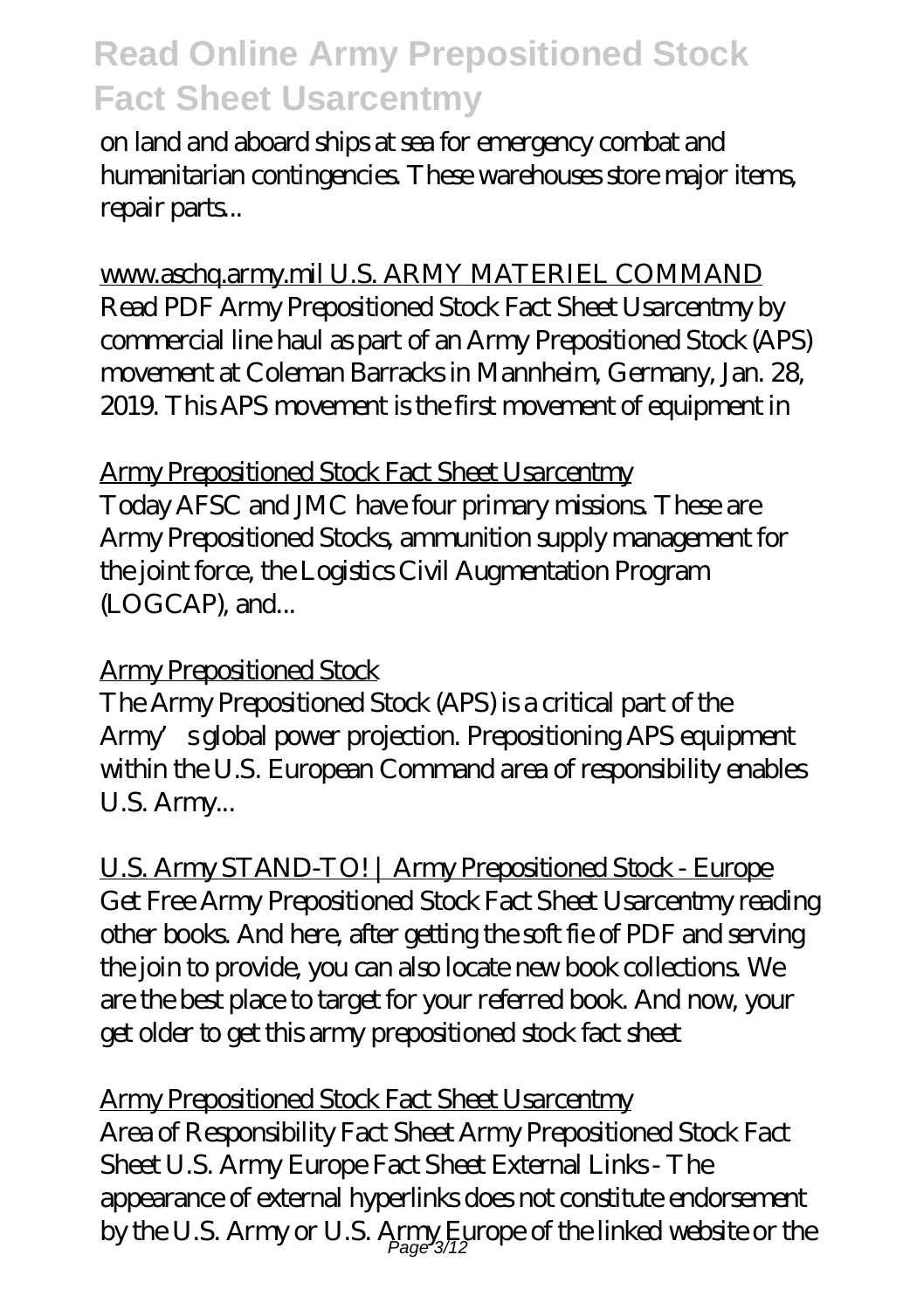information, products or services contained ...

#### Fact Sheets - United States Army Europe

on prepositioned equipment and materiel, ready for issue to Soldiers. The Army Prepositioned Stocks (APS) program supports the National Military Strategy by strategically prepositioning vital war stocks afloat and ashore worldwide, thereby reducing the deployment response times of the modular, expeditionary Army. With the National

Army Prepositioned Stocks Indispensable to America's... Fact Sheet: U.S. Army Europe . U.S. Army Europe Public Affairs Office. Phone: 0611-143-537-0005 | DSN: (314) 537-0005 ... U.S. Army Europe is also responsible for the Georgia Defense Readiness Program-Training and Joint ... o U.S. Army NATO Brigade • 5 Army Prepositioned Stock sites, 1 worksite and 1 European Enduring Equipment Set

#### Fact Sheet: U.S. Army Europe

Fact Sheet As of: Feb. 20, 2020 What is DEFENDER-Europe 20 • The largest deployment of troops from the United States to Europe in more than 25 years. • Once in Europe, 20,000 U.S. service members -...

DEFENDER-Europe 20 Fact Sheet - United States Army Europe The Fact Sheets listed here are for general command information. Many of the Exercises and Operations have mission-specific fact sheets and infographics as well. Visit those specific pages for more. If you don't find the information you're looking for, contact U.S. Army Europe Public Affairs.. Area of Responsibility Fact Sheet

#### Fact Sheets - eur.army.mil

This army prepositioned stock fact sheet usarcentmy, as one of the most in force sellers here will agreed be accompanied by the best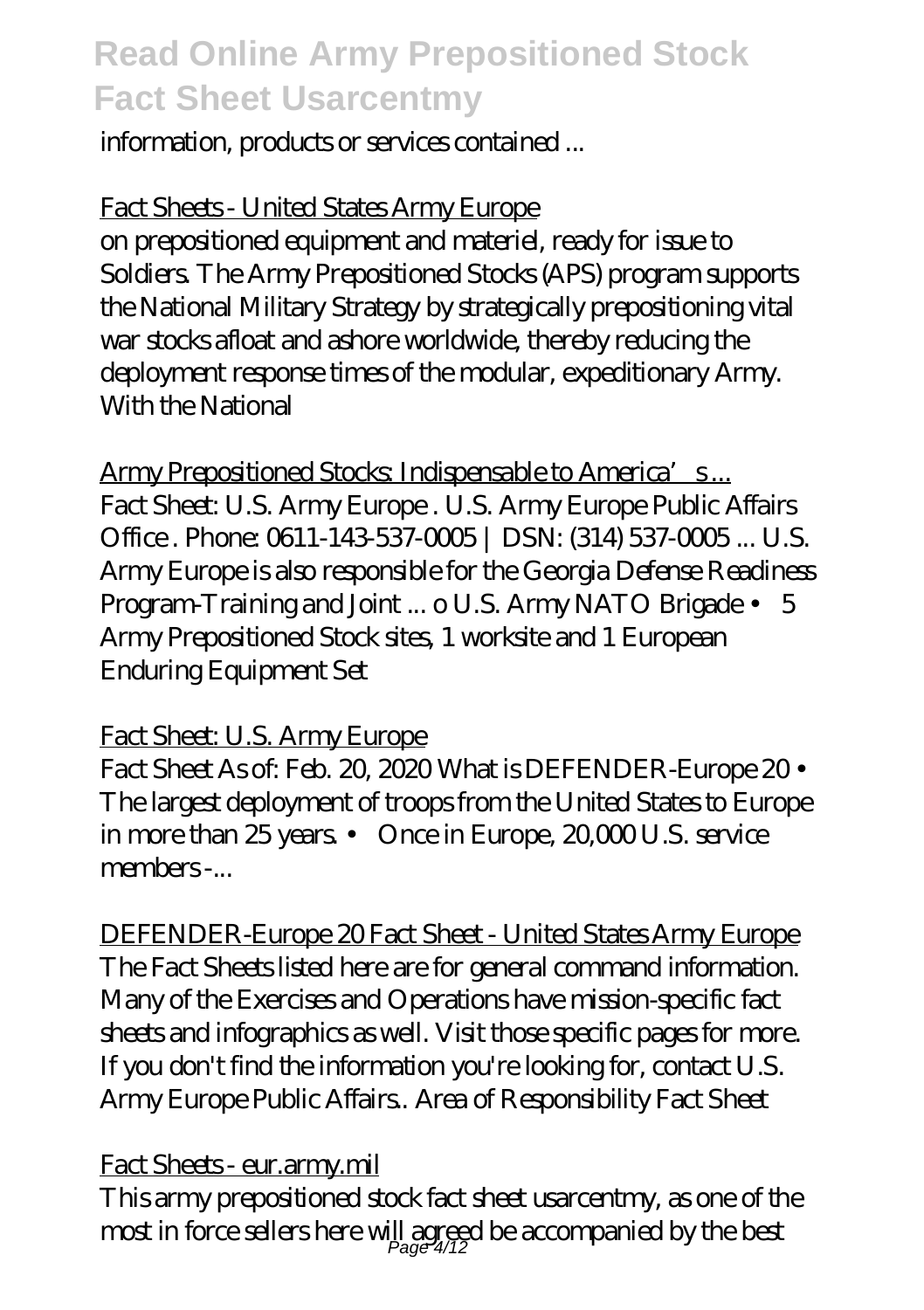options to review. Free-eBooks download is the internet's #1 source for free eBook downloads, eBook resources & eBook authors.

Army Prepositioned Stock Fact Sheet Usarcentmy Army pre-positioned stocks support Army readiness By Jacqueline Georlett and Bruce Daasch April 25, 2017 Army pre-positioned stocks (APS) are vital components of total Army readiness. They provide...

Army pre-positioned stocks support Army readiness ... A prepositioned stock fact sheet describes the program as a cornerstone of the Army's ability to rapidly project power and send a clear signal of U.S. commitment. Sets of equipment, such as all the...

Team provides combat support to Army Soldiers overseas ... Mannheim, Germany —. As DEFENDER-Europe 20 draws nearer, Army Prepositioned Stocks (APS) sites get a lot busier; from personnel ground guiding massive vehicles like M1 Abrams tanks to Humvees, and...

Coleman Barracks Army Prepositioned Stock Site DEFENDER ... The 405th AFSB consists of Army Field Support Battalions (AFSBn) providing direct support in Europe to assigned and rotational forces; three Prepositioned Stock AFSBns ; Logistics Support Teams (LST) providing direct support to Brigade Combat Teams (BCT), Comba t Aviation Brigade (CAB) and to U.S. Army Africa; LSTs East and West.

#### www.aschq.army.mil U.S. ARMY SUSTAINMENT COMMAND 405TH ...

405th AFSB issues more than 700 pieces of armored Army Prepositioned Stocks 2, March 23. 405th AFSB Predeployment Site Survey The 405th Army Field Support Brigade led a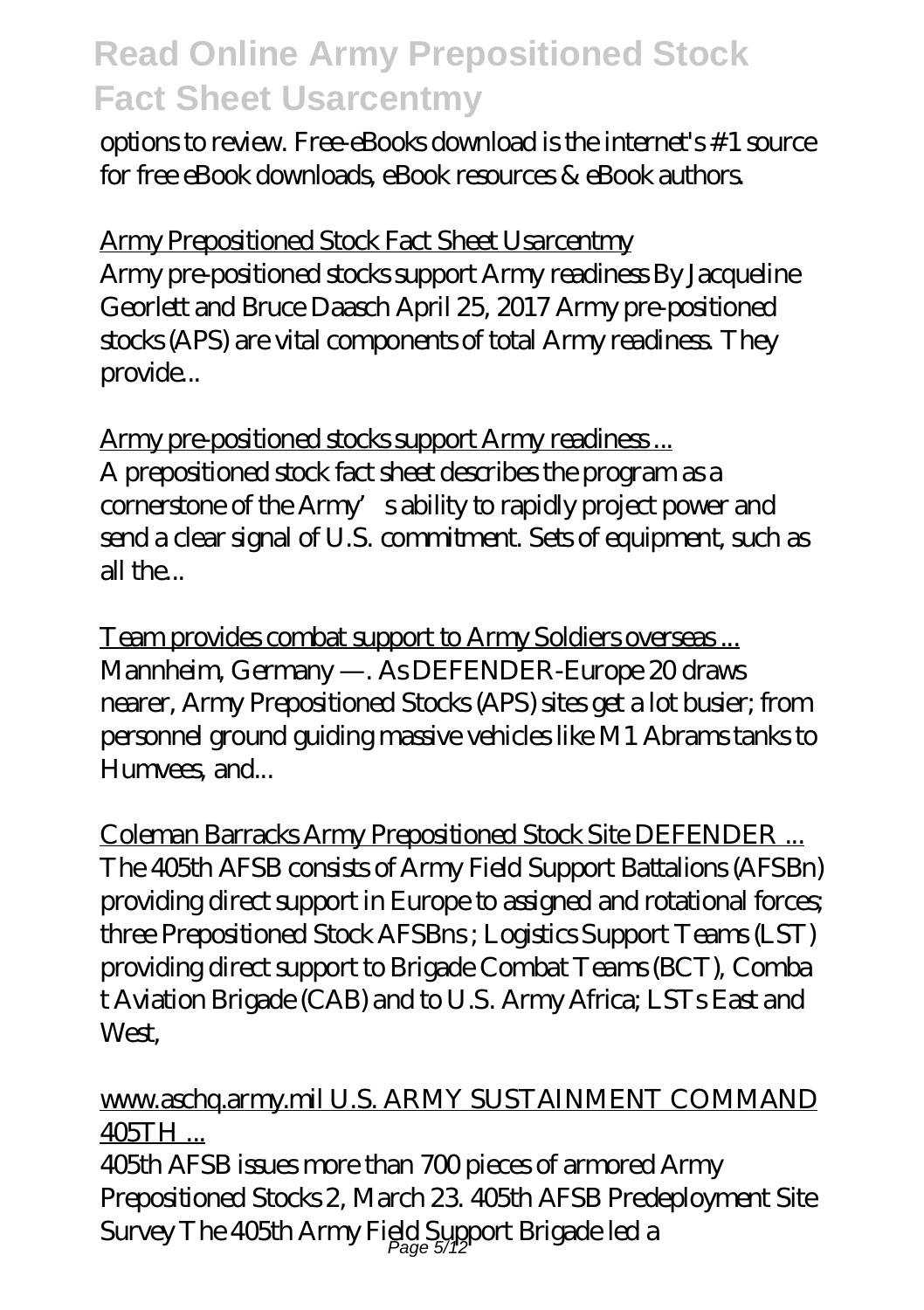predeployment site survey at three of its Army Prepositioned Stock sites in support of U.S. Army Europe's mission readiness, Feb. 4-8.

Our expeditionary Army is designed to move fast and hit hard. To speed our forces to the fight, the Army Sustainment Command (ASC) maintains combat-ready equipment and materiel, strategically prepositioned around the world and ready for issue to Soldiers at a moment's notice. Theory was put to the test in 2003 when APS were issued to troops in Iraq. Operation Iraqi Freedom is the first war in which frontline troops were equipped largely by APS. Troops stationed in CONUS were flown to Southwest Asia (SWA) and matched up with forward-based APS equipment. The APS program's primary mission is to reduce the initial amount of strategic lift required to support a predominately CONUS-based force projection Army and to sustain Soldiers until traditional lines of communication are established. To meet the mission, stocks are forward-positioned in six countries and afloat aboard ships. Working through its global network of Army Field Support Brigades (AFSBs) and battalions, the ASC stores, maintains, issues, and resets APS equipment. AFSBs coordinate the reception and issue of APS units and secondary items during the theater opening phase. AFSBs also perform repairs and modification work orders on equipment in theater as required. The Army's Global Pre-positioning Strategy requires that simultaneous support be provided to more than one contingency in more than one theater. Expert planning and management of the four categories of APS is called for to meet this need. These categories are prepositioned unit sets, operational project (OPRJ) stocks, Army War Reserve Sustainment (AWRS) stocks, and war reserve stocks for allies (WRSA).

This manual establishes the doctrinal framework for the Army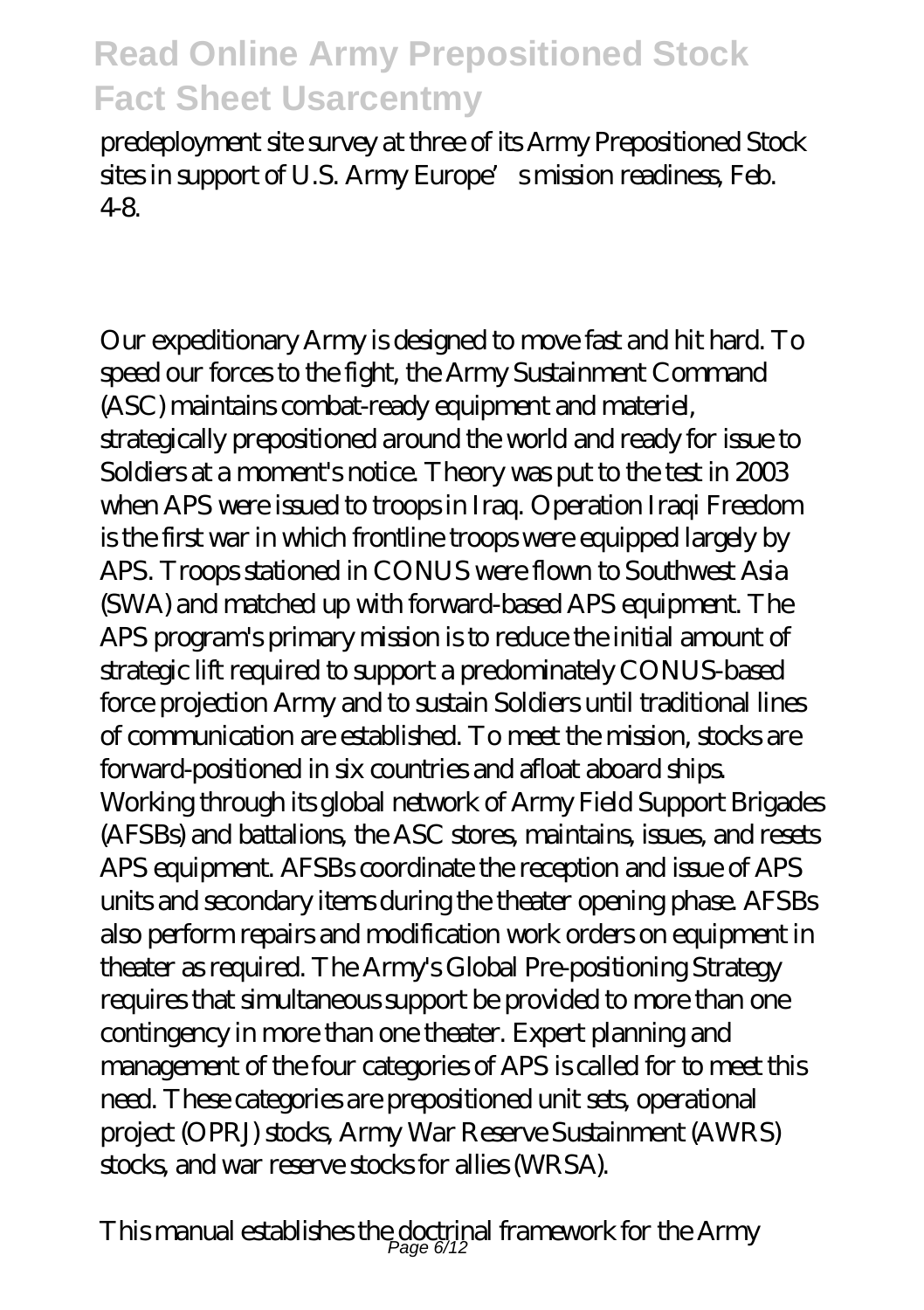prepositioned stocks (APS) program. It describes the missions, duties, and responsibilities of all parties involved in moving APS to an operational area and handing it off to designated Army units. This manual supersedes Field Manual (FM) 100-17-1 and FM 100-17- 2. The changing world environment has led to significant changes in how the Army structures its forces. No single solution will succeed when confronting an adaptive adversary. The Army must retain a wide range of capabilities while significantly improving its agility and versatility. Building a joint and expeditionary Army will require versatile forces that can execute smaller, shorter duration operations without degrading its traditional role in a major combat operation. At the core of this philosophy is having the ability to rapidly project predominately continental United States (CONUS)-based forces to an area of operations (AO), requiring the involvement of numerous military Services, agencies, departments, and organizations. Its credibility depends on the capability to deploy, in a timely manner, an appropriate military force capable of accomplishing the mission. The APS program is a cornerstone of the Army's ability to rapidly project power. The Army has dedicated significant priorities and resources to ensure the readiness and availability of APS. APS has become a significant deterrent for potential enemies in recent contingencies. These stocks-identified as APS-1 (CONUS), APS-2 (Europe), APS-3 (Afloat), APS-4 (Northeast Asia), and APS-5 (Southwest Asia)-are available to support all combatant commanders' (CCDR) missions, not only in contingencies, but also for major exercises.

Publication of the Association of the United States Army explaining the role of Army prepositioned stocks (APS) in force deployment. Briefly outlines the APS 2015 strategy and discusses present and future challenges in APS.

 $\mathrm{ATP}\,3\,\mathrm{35.1}$  (FM  $3\,\mathrm{35.1}$ ), "Army Pre-Positioned Operations,"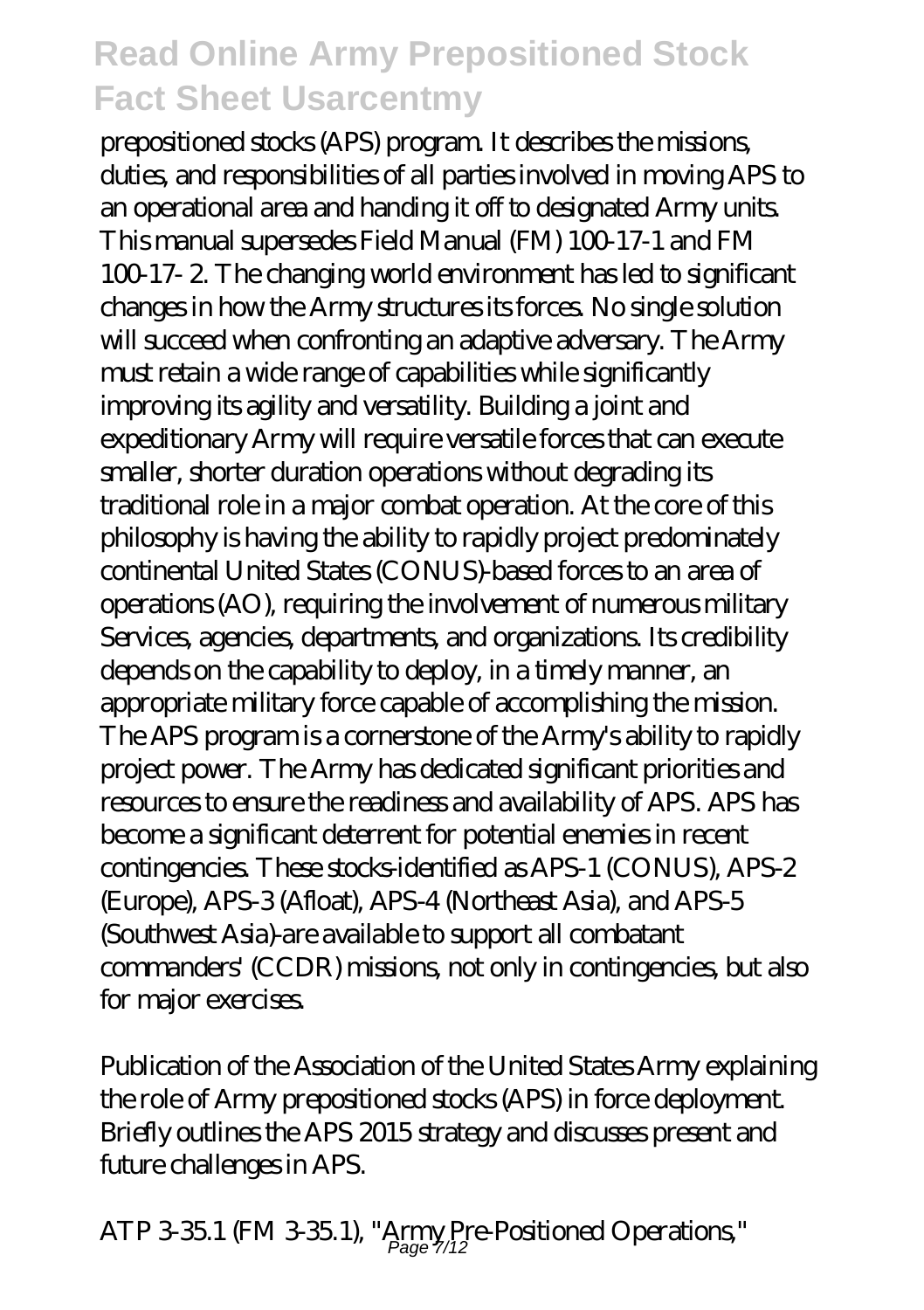provides doctrine for the Army pre-positioned stocks (APS) program. It describes the missions, duties, and responsibilities of all organizations involved in moving APS to an operational area and handing it off to designated Army units. It also describes planning and executing pre-positioned operations as well as supporting the combatant commander in a theater. The changing world environment has led to significant changes in how the Army structures its forces. No single solution will succeed when confronting an adaptive adversary. The Army must retain a wide range of capabilities while significantly improving its agility and versatility. Building a joint and expeditionary Army will require versatile forces that can execute smaller, shorter duration operations without degrading its traditional role in a major combat operation. At the core of this philosophy is having the ability to rapidly project predominately continental United States (CONUS)-based forces to an area of operations (AO), requiring the involvement of numerous military Services, agencies, departments, and organizations. Its credibility depends on the capability to deploy, in a timely manner, an appropriate military force capable of accomplishing the mission.

This manual establishes the doctrinal framework for the Army prepositioned stocks (APS) program. It describes the missions, duties, and responsibilities of all parties involved in moving APS to an operational area and handing it off to designated Army units. This manual supersedes Field Manual (FM) 100-17-1 and FM 100-17-2.The changing world environment has led to significant changes in how the Army structures its forces. No single solution will succeed when confronting an adaptive adversary. The Army must retain a wide range of capabilities while significantly improving its agility and versatility. Building a joint and expeditionary Army will require versatile forces that can execute smaller, shorter duration operations without degrading its traditional role in a major combat operation.At the core of this philosophy is having the ability to rapidly project predominately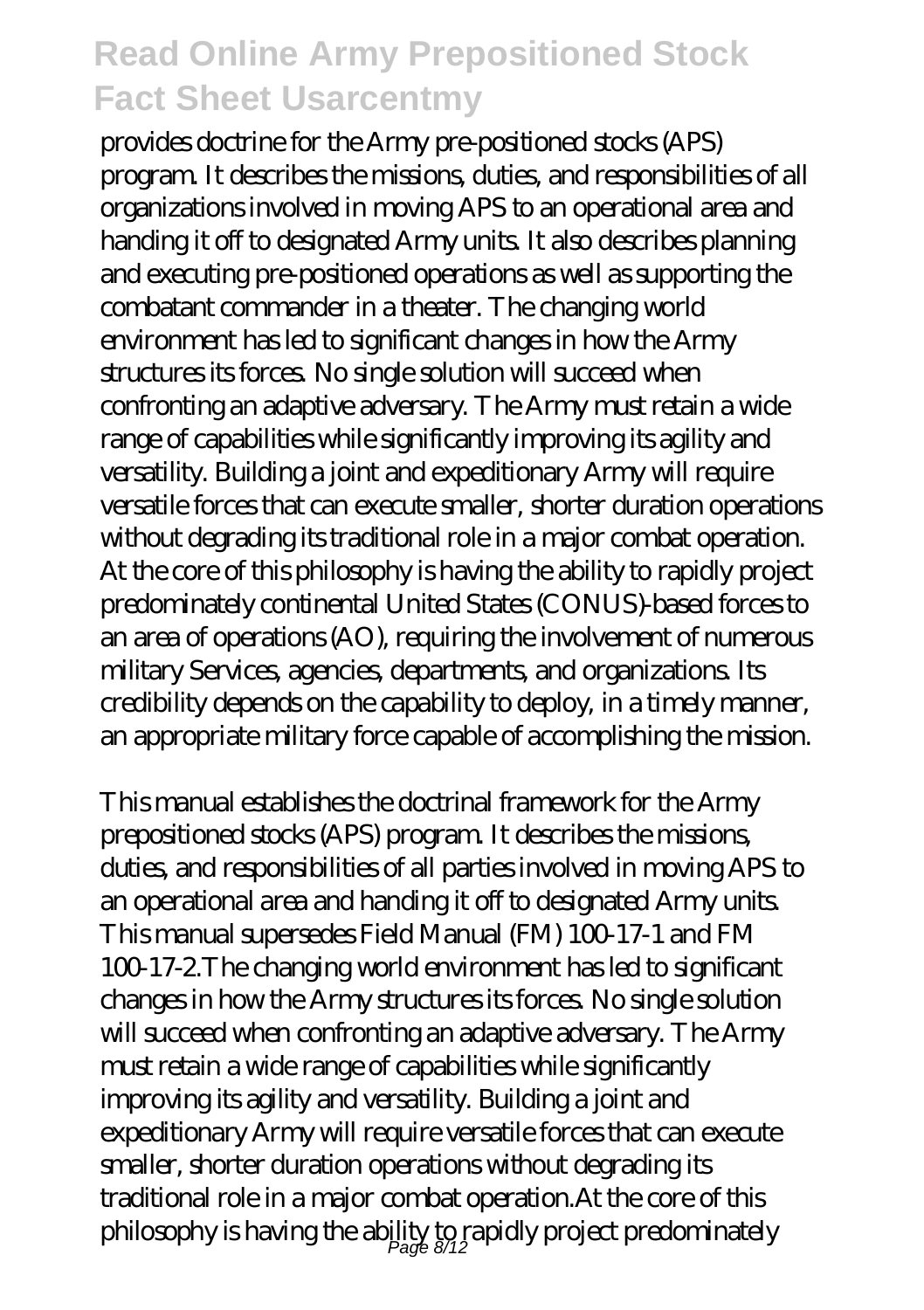continental United States (CONUS)-based forces to an area of operations (AO), requiring the involvement of numerous military Services, agencies, departments, and organizations. Its credibility depends on the capability to deploy, in a timely manner, an appropriate military force capable of accomplishing the mission.The APS program is a cornerstone of the Army's ability to rapidly project power. The Army has dedicated significant priorities and resources to ensure the readiness and availability of APS. APS has become a significant deterrent for potential enemies in recent contingencies. These stocks-identified as APS-1 (CONUS), APS-2 (Europe), APS-3 (Afloat), APS-4 (Northeast Asia), and APS-5 (Southwest Asia)-are available to support all combatant commanders' (CCDR) missions, not only in contingencies, but also for major exercises.

This manual establishes the doctrinal framework for the Army prepositioned stocks (APS) program. It describes the missions, duties, and responsibilities of all parties involved in moving APS to an operational area and handing it off to designated Army units. This manual supersedes Field Manual (FM) 100-17-1 and FM  $100-17-2.$ 

This manual establishes the doctrinal framework for the Army prepositioned stocks (APS) program. It describes the missions, duties, and responsibilities of all parties involved in moving APS to an operational area and handing it off to designated Army units. This manual supersedes Field Manual (FM) 100-17-1 and FM 100-17- 2. The changing world environment has led to significant changes in how the Army structures its forces. No single solution will succeed when confronting an adaptive adversary. The Army must retain a wide range of capabilities while significantly improving its agility and versatility. Building a joint and expeditionary Army will require versatile forces that can execute smaller, shorter duration operations without degrading its  $\frac{1}{2}$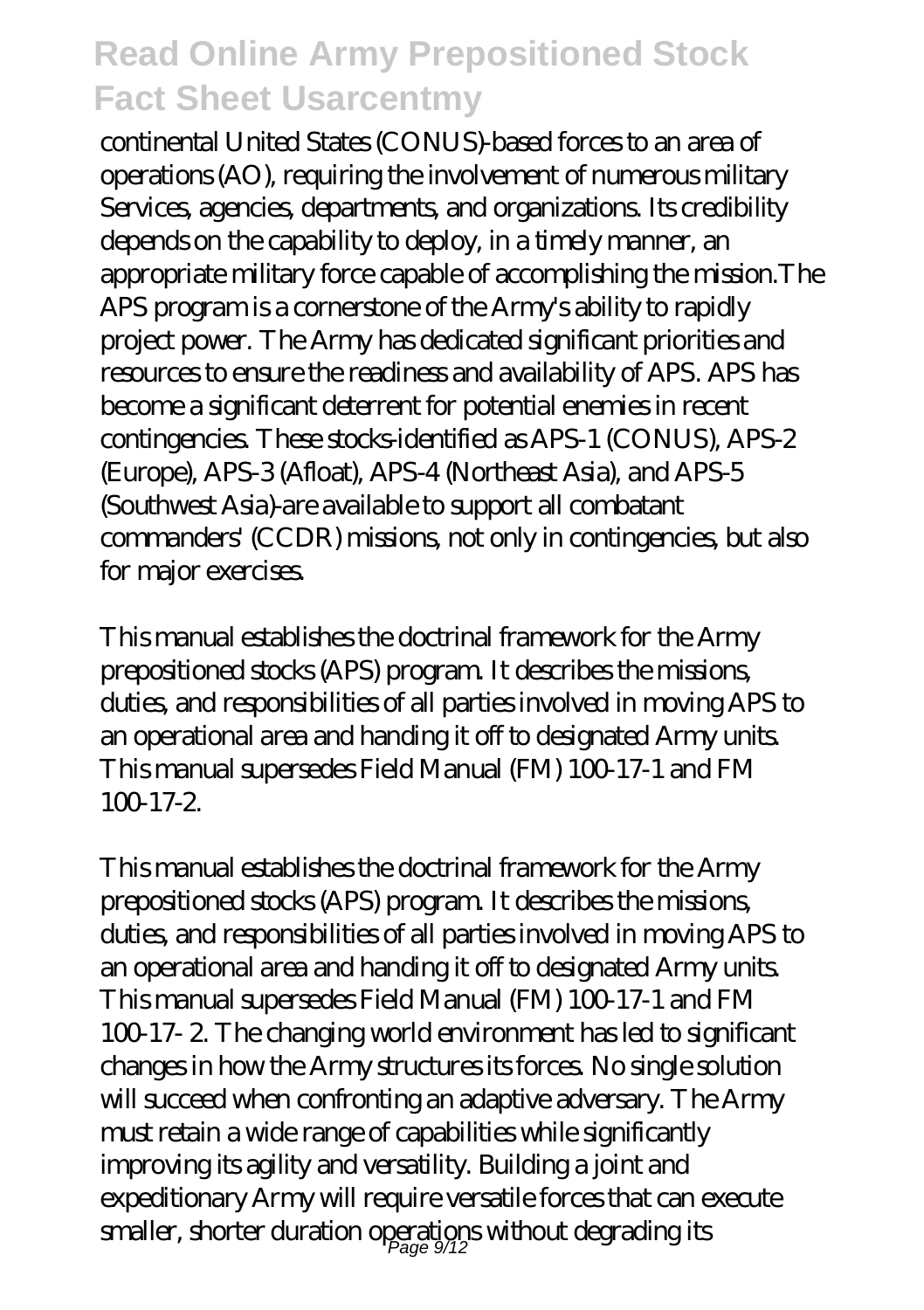traditional role in a major combat operation. At the core of this philosophy is having the ability to rapidly project predominately continental United States (CONUS)-based forces to an area of operations (AO), requiring the involvement of numerous military Services, agencies, departments, and organizations. Its credibility depends on the capability to deploy, in a timely manner, an appropriate military force capable of accomplishing the mission. The APS program is a cornerstone of the Army's ability to rapidly project power. The Army has dedicated significant priorities and resources to ensure the readiness and availability of APS. APS has become a significant deterrent for potential enemies in recent contingencies. These stocks-identified as APS-1 (CONUS), APS-2 (Europe), APS-3 (Afloat), APS-4 (Northeast Asia), and APS-5 (Southwest Asia)-are available to support all combatant commanders' (CCDR) missions, not only in contingencies, but also for major exercises. FM 3-35.1 applies to the Active Army, the Army National Guard/Army National Guard of the United States, and the United States Army Reserve.

Since the end of the Cold War, our Army has changed from a strategy of forward deployment to one of force projection. Force projection offers many new challenges in fulfilling our role as the world's preeminent land power, prepared to fight and win our nations wars and maintain full spectrum dominance. The success of our force projection strategy depends primarily on the speed with which combat power can be assembled at a given location. This paper will describe the Army's Pre-positioned Stocks (APS) strategy and assess its role in the Strategic Mobility Triad (SMT), recommend equipment changes to enhance the relevancy of APS, and assess potential new geographic storage sites that are more responsive to the full spectrum of contingencies. The Chief of Staff of the Army, General Shinseki, has determined that in order for the Army to maintain its relevance it must be able to rapidly maneuver strategically to be responsive to the nation's needs. In order to be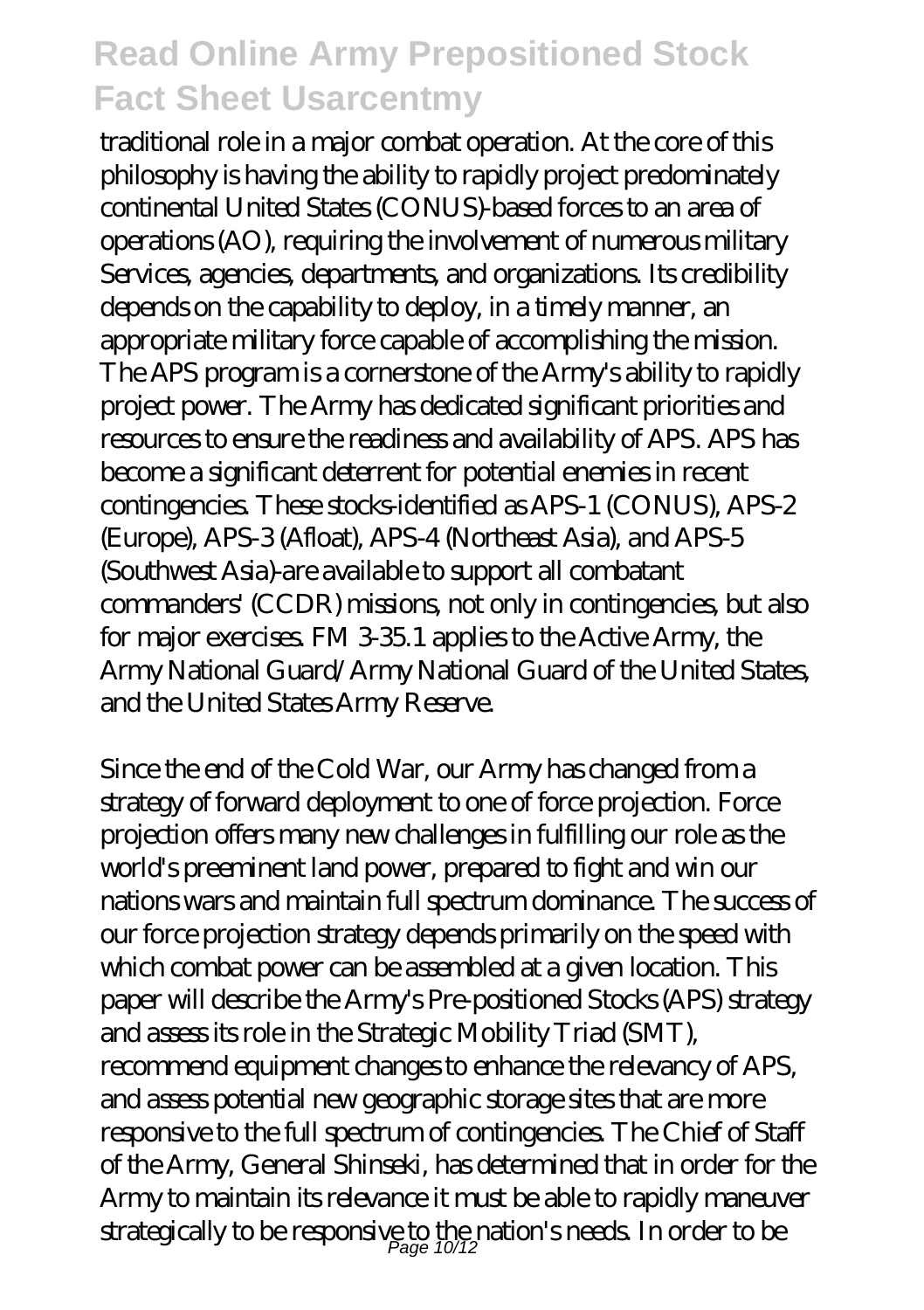responsive, the Army Vision calls for the capability to put combat forces (a Bde) on the ground anywhere in the world in 96 hours, a division in 120 hours, and five divisions in 30 days. The recommendations of this paper will attempt to offer a strategy that is complementary to key areas of this vision. Finally this paper will provide the reader with a better understanding of the APS and its role in the shaping and response pieces of our National Military Strategy.

Strategic mobility is critical to our ability to augment forces already present in a region. The Army pre-positioned brigade sets in Qatar, Kuwait, South Korea, Europe, and Afloat are designed to enhance U.S. forward presence -- allowing reinforcing brigades to be combat ready and able to deter aggression within days vice weeks/months. This paper will specifically look at land and afloat pre-positioned brigade sets and the utilization of high-speed sealift to enhance the Army's ability to quickly deploy in support of our National Military Strategy.

This manual establishes the doctrinal framework for the Army prepositioned stocks (APS) program. It describes the missions, duties, and responsibilities of all parties involved in moving APS to an operational area and handing it off to designated Army units. This manual supersedes Field Manual (FM) 100-17-1 and FM 100-17-2.The changing world environment has led to significant changes in how the Army structures its forces. No single solution will succeed when confronting an adaptive adversary. The Army must retain a wide range of capabilities while significantly improving its agility and versatility. Building a joint and expeditionary Army will require versatile forces that can execute smaller, shorter duration operations without degrading its traditional role in a major combat operation.At the core of this philosophy is having the ability to rapidly project predominately continental United States (CONUS)-based forces to an area of Page 11/12